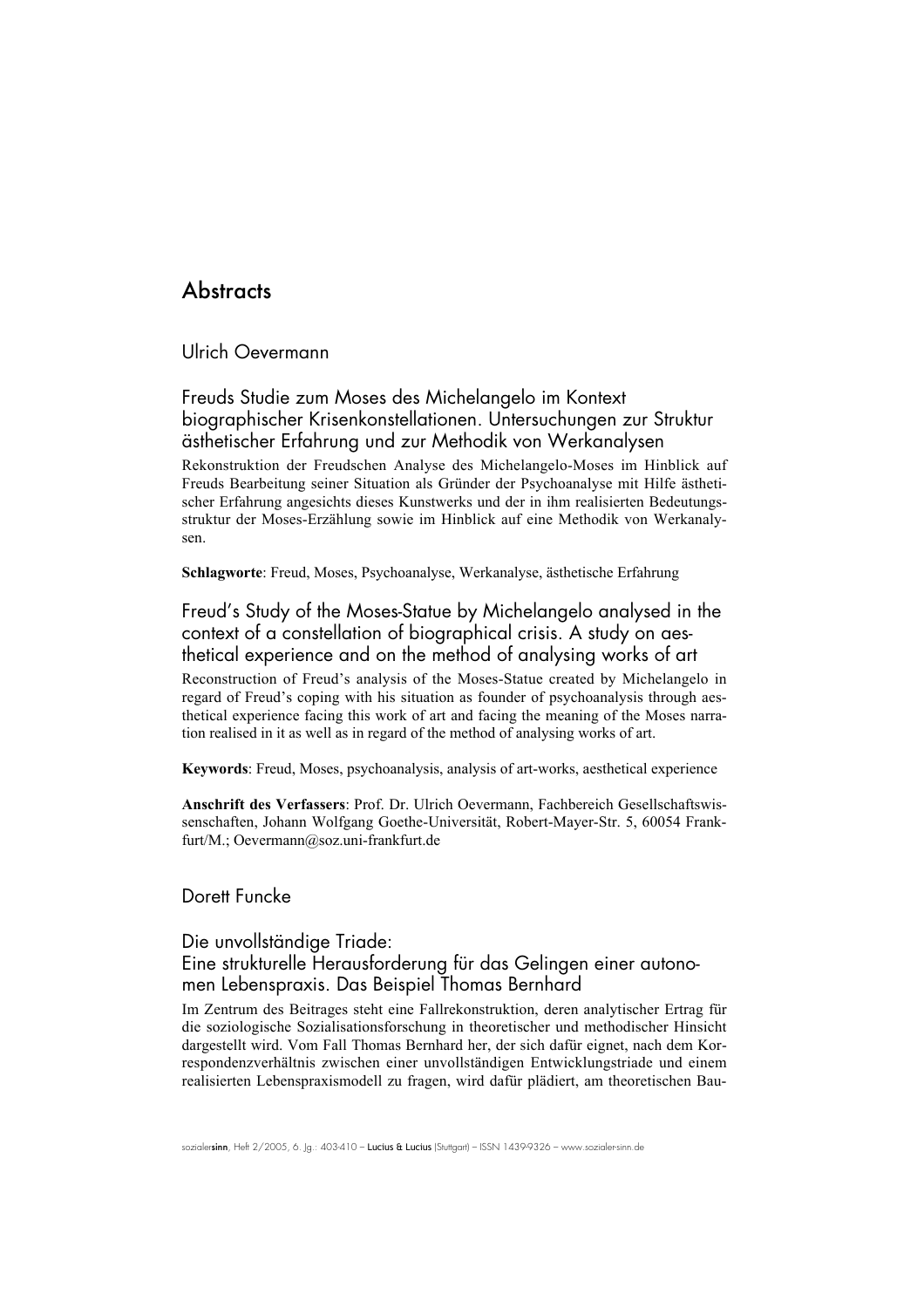stein der Triade hat die Sozialisationsforschung nicht nur festzuhalten, sondern über diese Entwicklungsbedingung hinaus ihre Suche auf weitere, dem Subjekt vorgegebene und von ihm selbst erzeugte Strukturbedingungen zu richten. Vonnöten ist für diese auf Komplexität zielende Forschung ein methodisches Verfahren, dass eine strukturalistische mit einer phänomenologischen Analyseperspektive verbindet. So mündet die Fallanalyse in ein Plädoyer dafür, durch eine Methodenverbindung, die Sozialisationsforschung aus dem unfruchtbaren Gegensatz von Subjekt- vs. Strukturforschung herauszuführen.

#### Schlagworte: Sozialisationstheorie, Strukturphänomenologie, Fallrekonstruktion

#### The incomplete triad:

### A structural challenge to successfully accomplishing an autonomous course of life. From the example of Thomas Bernhard

The article focuses on the reconstruction of an individual case. Its analysis yielded theoretical and methodological results, which enrich the sociological knowledge of socialization research. The case of Thomas Bernhard can be used to investigate the correspondence between an incomplete developmental triad and an accomplished model of a life course. Starting off from the case of Thomas Bernhard the article shows: Socialization research is not only obliged to adhere to the theoretical triad component but to aim for finding further structural conditions which are both predetermined and created by the subject. This complexity-oriented research requires a methodological approach, which allows analytical perspectives of the structuralist as well as the phenomenological kind. Thus the analysis of the individual case results in pleading for applying a combination of methods aimed at overcoming the fruitless controversy between a socialization research which is merely oriented towards research in subjects and a socialization research which is merely oriented towards research in structures.

Keywords: theory of socialization, structural phenomenology, case reconstruction

Anschrift der Verfasserin: Dr. Dorett Funcke, Institut für Soziologie, Friedrich-Schiller-Universität Jena, D-07743 Jena; D.Funcke@uni-jena.de

### Ferdinand Zehentreiter

# Das Verhältnis von Werk und Künstlerbiographie als kulturwissenschaftliches Grundlagenproblem. Zu einer transformierten Musiksoziologie und ihrer Vorbereitung durch Th.W.Adorno

Ausgangspunkt des Aufsatzes ist die Diagnose eines Schlüsselproblems der biographischen Analyse des Künstlers: die Kunstproduktion muß darin als autonome Ausdrucksgestalt der biographischen Struktur einbezogen sein. Da dieser Gegenstand bislang weder für die Geistes- noch für die Sozialwissenschaften hinreichend faßbar ist,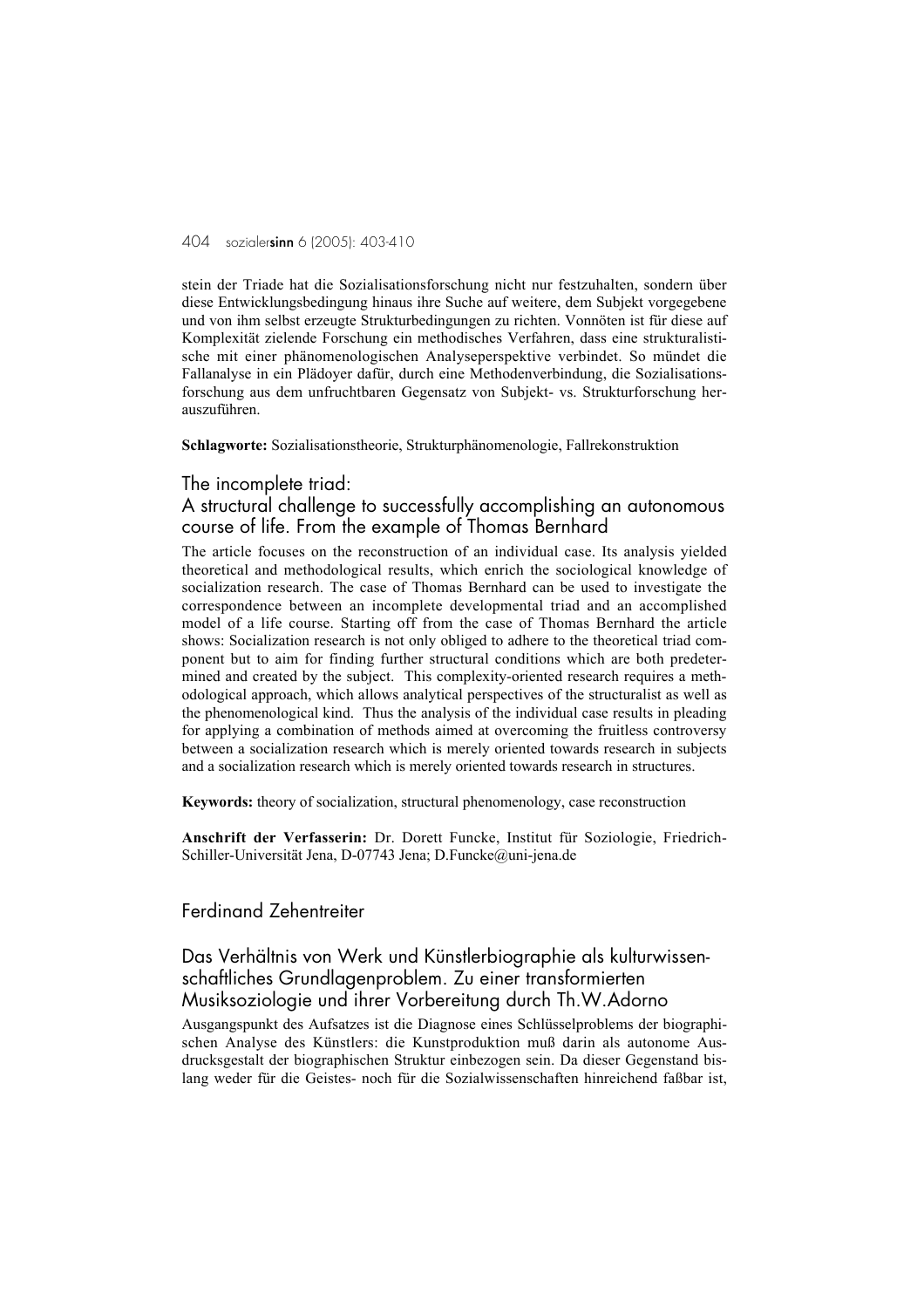steckt in der Thematik der Künstlerbiographie für alle beteiligten Disziplinen grundlagentheoretischer Sprengstoff. Ein Blick auf die Musiksoziologie Theodor W. Adornos soll einen Ansatz freilegen, der eine Perspektive für die Lösung dieses Schlüsselproblems bietet. Diese führt in die Konstruktionsprobleme einer interpretativen Strukturtheorie als Kern einer allgemeinen Kulturwissenschaft.

Schlagworte: Adorno, Autonomie der Kunst, Biographieforschung, Gesellschaftstheorie, Gestalt, Habitus, interpretative Sozialforschung, materiale Formenlehre, Mead, Milieuforschung, Musiksoziologie, Musikwissenschaft, Nichtidentisches, Strukturalismus, Werk und Biographie

# The relationship between art-work and artist's biography as a basic question of the cultural sciences. Towards a transformed sociology of music and on its preparation by TheodorW.Adorno

This article starts up with a key problem of analysing artists' biographies: the biographical reconstruction involves the production of art as constitutive element of biographical structure. This perspective exposes a basic theoretical question, which has neither been elaborated in the humanities nor in the social sciences. With reference to Theodor W. Adorno's sociology of music a solution of this theoretical key problem can be uncovered. This leads to a fundamental theoretical and methodological position, that points out the connection of structural and interpretative analysis as the nucleus of the social sciences.

Keywords: Adorno, aesthetic experience, autonomy of arts, biographical research, gestalt, habitus, interpretative paradigm, material theory of musical form, milieu, Mead, musicology, non-identical, sociology of music, structuralism, theory of society, work and biography

Anschrift des Verfassers: Ferdinand.Zehentreiter@gmx.de

Peter Alheit

# Zum Verhältnis von Biographie und kollektiven Orientierungen. Das Beispiel einer qualitativen Mentalitätsstudie in Ostdeutschland, Polen und Tschechien

Der Beitrag fasst die Ergebnisse einer umfangreichen qualitativen Vergleichsstudie zur Mentalitätslage in drei postsozialistischen Teilgesellschaften (Oberlausitz, Niederschlesien und Nordböhmen) zusammen. Das intergenerationale Befragungssetting (Großeltern- und Enkel-Generation jeweils einer Familie) legt für alle Teilgesellschaften drei charakteristische Konstellationen nahe: einen "Persistenz-Typus" (erstaunliche Beharrungstendenz der Selbst- und Weltkonzepte zwischen Großeltern und Enkeln), einen "Modernisierungs-Typus" (zumeist soziale und Bildungsaufstiege) und einen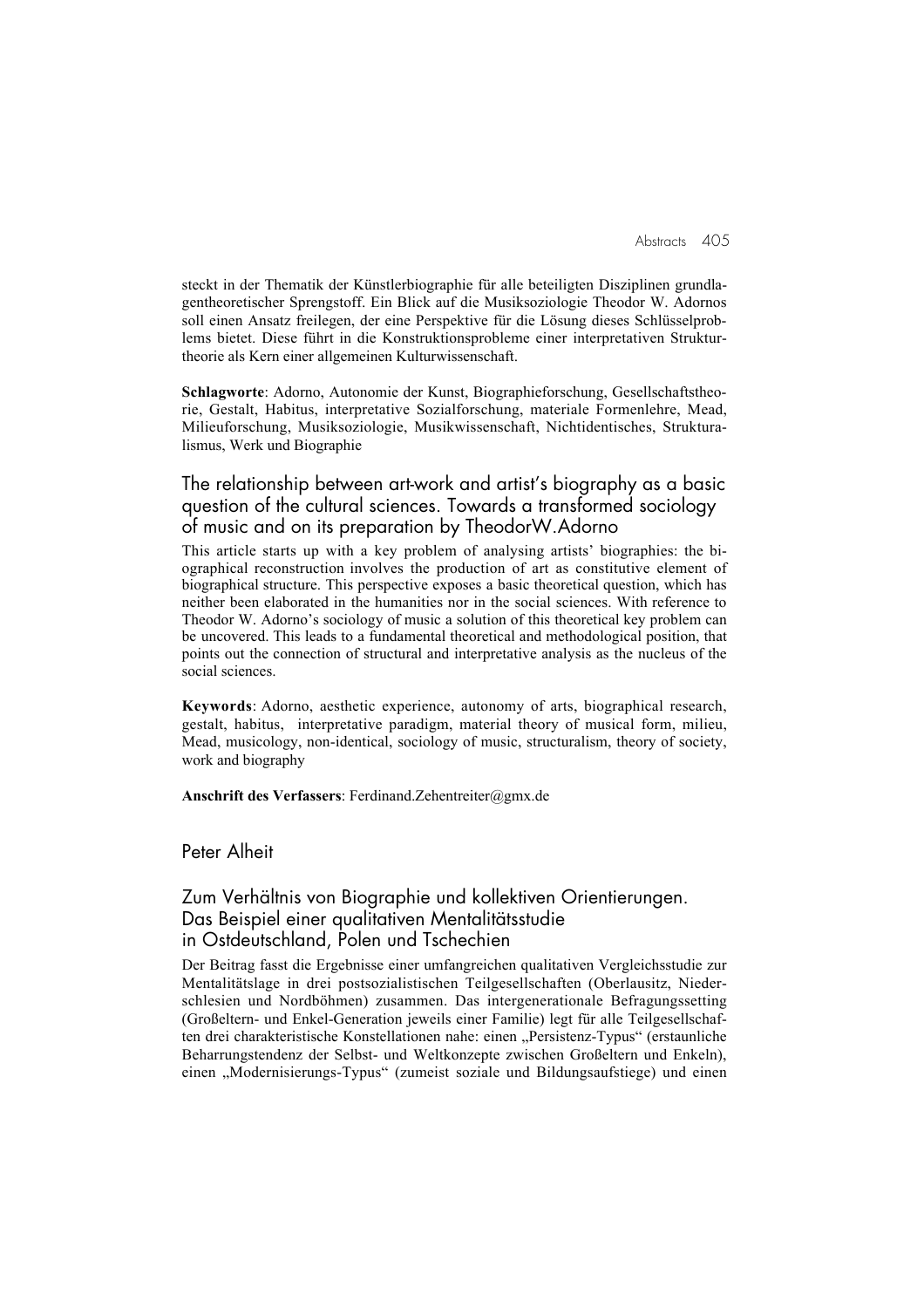"Bruch-Typus" (in der Regel soziale und Bildungsabstiege sowie Habitusbrüche). Während im deutschen Sample der "Persistenz-Typus" überwiegt und auf eine erstaunliche "intergenerationale Modernisierungsresistenz" deutet, zeigt das tschechische Sample einen Kontrastbefund: hier dominiert der "Modernisierungs-Typus", der Beharrungs-Typus ist ohne Bedeutung. Im polnischen Sample ist dagegen der "Bruch-Typus" überraschend deutlich repräsentiert – womöglich der Hinweis auf eine riskante Mentalitätslage, die zwischen aggressiver intergenerationaler Modernisierung und religiös grundierter Traditionalität hin und her schwankt. Datenbasis der Untersuchung sind mehr als 300 biographisch-narrative Interviews.

Schlagworte: Mentalität, Mentalitätsraum, Modernisierung, Modernisierungsresistenz, Generation, Transformation, Biographie, Postsozialismus, Tradition, Zivilisierung, Prozess der Zivilisation

The Interrelationship between Biography and Collective Orientation – exemplified through results of a comparative research study on mentalities in three post-socialist societies

The article focuses on the results of a comparative qualitative research study on mentalities in three former socialist Central European regions (Upper Lausitz, Germany, Lower Silesia, Poland, and Northern Bohemia, Czech Republic). The outcome of the intergenerational interview setting (interviewees are grandparents and grandchildren of a family) suggests in each of the research areas three characteristic constellations: a "persistence type" (astonishing stable dispositions to deal with reality between grandparents and grandchildren), a "modernising type" (mainly social and educational upclimbing processes) and a "break type" (usually a social and educational decline). Whereas in the German sample the "persistence type" is remarkably dominating which indicates a certain "intergenerational resistance against modernising processes", the Czech sample shows an almost contrasting result: here, the "modernising type" is overruling the other ones, whereas the "persistence type" seems to be without any influence. In the Polish sample the "break type" is significantly stronger compared with the other samples – probably an indicator of a precarious mental situation, which oscillates between aggressive intergenerational modernising processes on the one hand and a religion based traditionalism on the other. Database of the comparative study are more than 300 biographical-narrative interviews.

Keywords: mentality, space of mentality, modernising process, resistance against modernising, generation, transformation process, biography, post-socialism, tradition, process of civilisation

Anschrift des Verfassers: Prof. Dr. Dr. Peter Alheit, Lehrstuhl für Allgemeine Pädagogik, Pädagogisches Seminar der Georg-August-Universität Göttingen, Baurat-Gerber-Str. 4/6, 37073 Göttingen; palheit@gwdg.de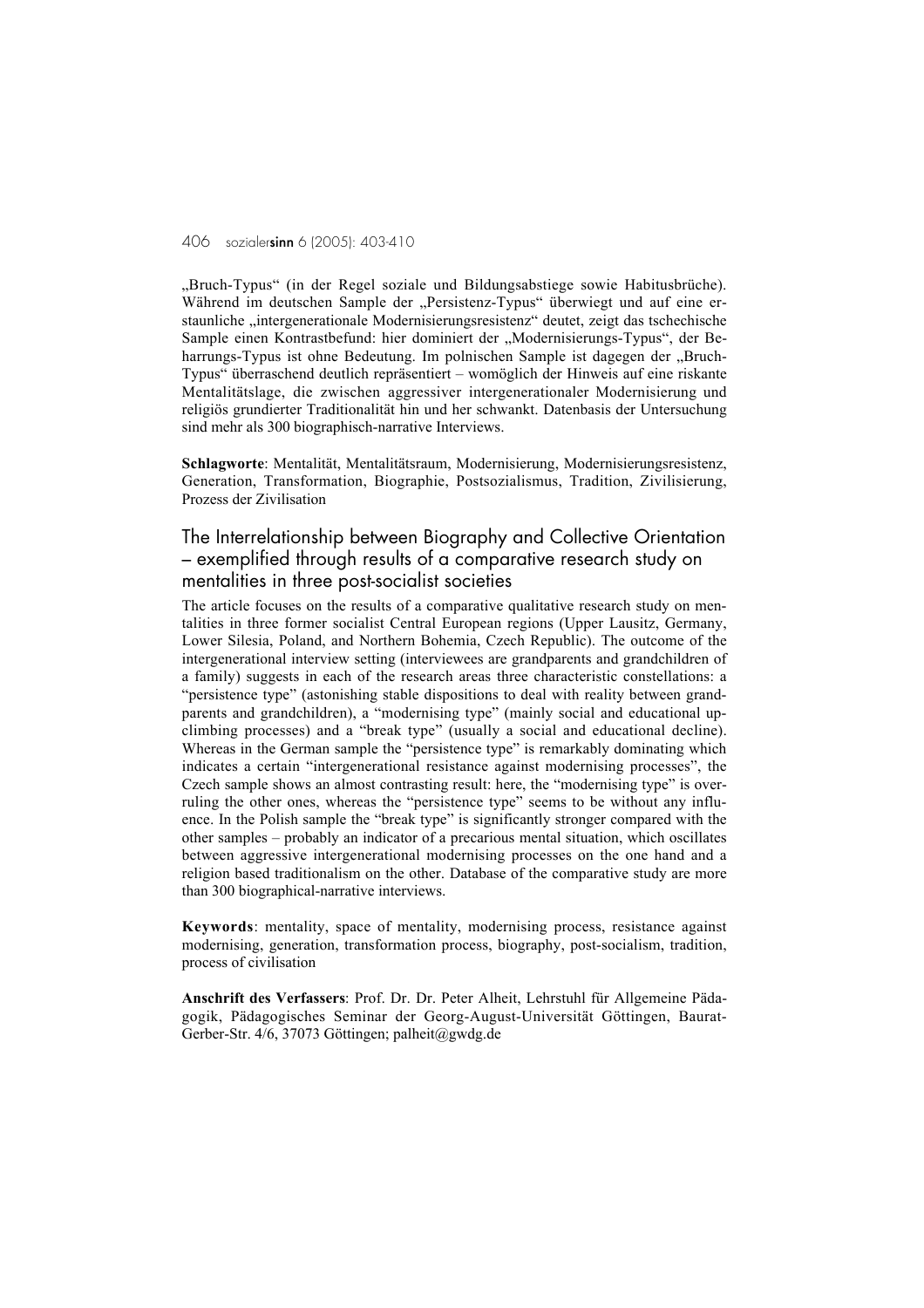Abstracts 407

# Gabriele Rosenthal

## Biographie und Kollektivgeschichte. Zu den Reinterpretationen der Vergangenheit bei Familien von Deutschen aus der Sowjetunion

Der Beitrag beschäftigt sich mit den Fragen nach den möglichen Wirkungen der kollektiv- wie familiengeschichtlichen Vergangenheit auf die Gegenwart von Spätaussiedlern aus der ehemaligen Sowjetunion sowie nach den Wirkungen der jeweiligen Gegenwart und der jeweils antizipierten Zukunft in verschiedenen Lebensphasen auf die sich wandelnden Rekonstruktionen der Vergangenheit. Anhand von empirischen Beispielen wird das Phänomen diskutiert, dass trotz konsequent narrativer Gesprächsführung auffallend wenig über die Familiengeschichte erzählt wird und anscheinend auch nur wenig darüber erzählt werden kann; stattdessen werden kollektiv geteilte stereotype Darstellungen von bestimmten Elementen der Familienvergangenheit und teilweise eine kollektivgeschichtliche Vergangenheit präsentiert, die höchstwahrscheinlich weit vor die mündlich tradierte Vergangenheit von Angehörigen älterer Generationen zurückreicht. Die Erzählschwierigkeiten sind bedingt durch die wiederholten Umschreibungen der Vergangenheit sowie durch tabuierte Bestandteile der Vergangenheit und ein dadurch beschädigtes kommunikatives Gedächtnis*.*

Schlagworte: Migration, Mehrgenerationenforschung, Biographieforschung, kommunikatives Gedächtnis, Spätaussiedler

### Biography and collective history. Reinterpretations of the past in families of ethnic Germans from the former Soviet Union

The paper discusses issues concerned with the possible consequences of the collective and familial past on the present of ethnic Germans from the former Soviet Union and the effects of the present and the anticipated future that occur in different life phases on the ever-changing reconstructions of the past. Using empirical examples, the phenomenon is addressed that in spite of repeated narrative questions in an attempt to elicit more detailed accounts, surprisingly little is mentioned with respect to family history. It appears that very little can be told. Instead collectively shared stereotypical accounts pertaining to certain elements of the family history are presented, as well as, in part, a collective historical past. This collective historical past most likely has its origins in a time period prior to the *orally* transmitted past of relatives from preceding generations. The narrative difficulties that arise can be attributed to the repeated reinterpretations of the past, as well as to elements of the past that are considered taboo, resulting in a damaged communicative memory.

Keywords: migration, multigenerational studies, biographical research, communicative memory, ethnic Germans

Anschrift der Verfasserin: Prof. Dr. Gabriele Rosenthal, Methodenzentrum Sozialwissenschaften, Georg-August-Universität, Platz der Göttinger Sieben 3, 37073 Göttingen; g.rosenthal@gmx.de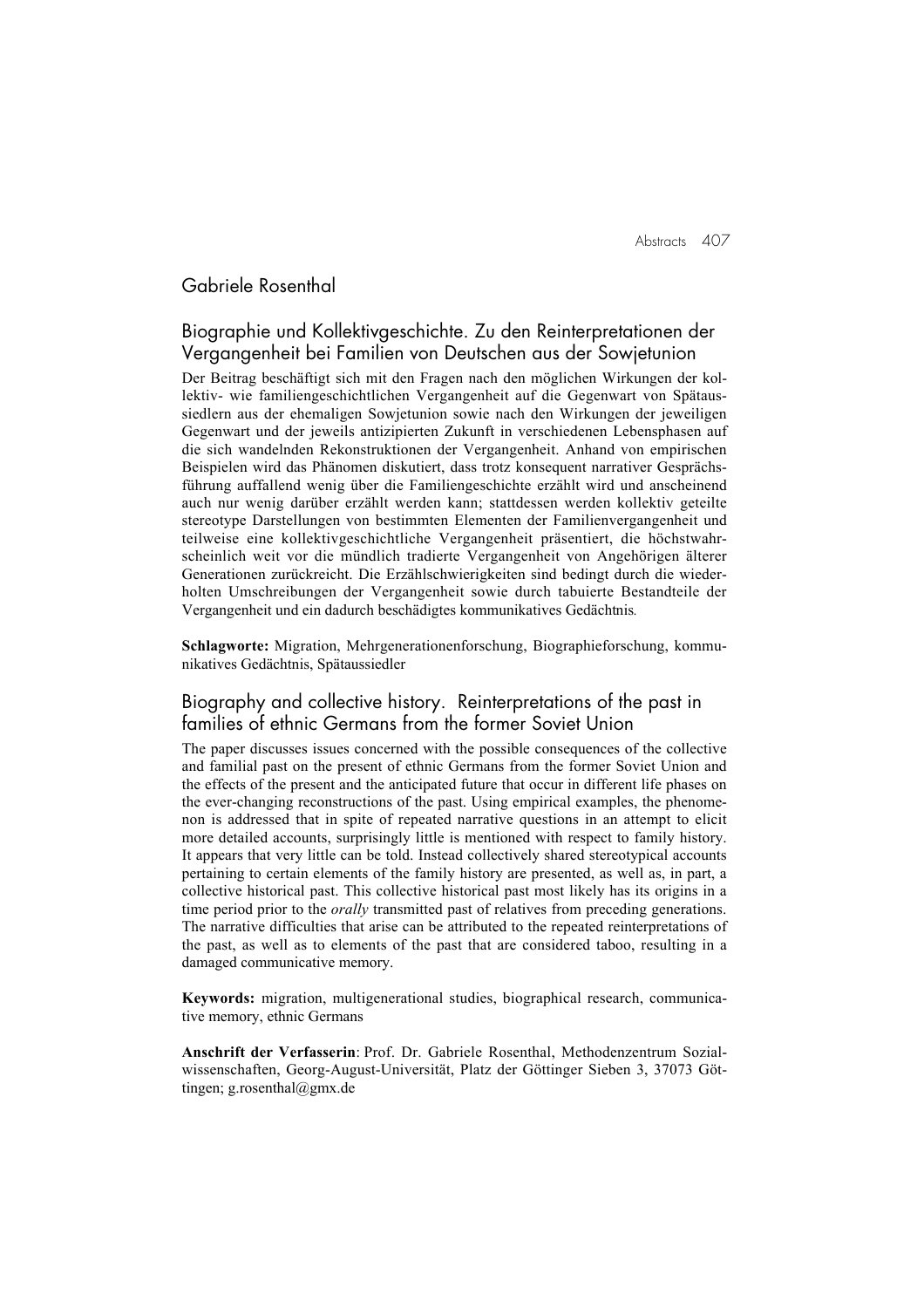## Tilman Allert

# Vom Landesvater zum Bundesvater? Biografische Disposition und professionelles Profil in der Amtsführung des Bundespräsidenten Johannes Rau

Politik als Beruf bezieht sich auf ein Kompetenzprofil, das im politischen System handlungswirksam wird und zwar in der dynamischen Konstellation von Entscheidungen und deren legitimationsrelevanter Begründung. Politische Positionen im institutionalisierten Gefüge des "Interessenkampfs" (Max Weber) lassen sich im Hinblick auf ihre relative Nähe zur operativen Ebene des politischen Handelns voneinander unterscheiden. Die Position des Bundespräsidenten bezeichnet im deutschen politischen System einer der operativen Ebene weitgehend entzogene Aufgabenstellung, die sich auf die Artikulation von gemeinschaftskonstitutiven Legitimationsgehalten beschränkt. Die exemplarische Analyse der politischen Biografie von Johannes Rau, die in einer ambivalenten Bezugnahme auf den Beruf des Journalisten und der anwaltlichen Idee der Streitbereitschaft den Eintritt in eine Reihe exekutiver Ämter ermöglicht und im Amt des Bundespräsidenten kulminiert, rekonstruiert zentrale Deutungsmuster, die den deutschen politischen Protestantismus bestimmt haben.

Schlagworte: Politik als Beruf, Professionalisierungstheorie, Berufssoziologie, Deutungsmuster

### Vom Landesvater zum Bundesvater? Biographical Disposition and professional profile in the career of president Johannes Rau

Politics as a profession refers to a profil of competence that becomes operative in the political system, located in a dynamic constellation of political decisions and the obligatory legitimation along framing ideas of the political community. Political positions that are institutionalised in the "struggle for interests" (Max Weber) can be looked upon in regard to their relative nearness to definitive political decisions. According to this distinction the position of the president of the republic implies duties and obligations that are quite distant to political operativity, but implying the articulation of ideas and values framing the self-definition of the political community, the nation. The exemplary analysis of the political biography of Johannes Rau, developing as a series of executive position defined by tensions between the professional journalism and the concept of advocacy, tries to reconstruct a political profile that represents main concepts of the German political Protestantism.

Keywords: politics as a profession, theory of professions, Habitus, Protestantism

Anschrift des Verfassers: Prof. Dr. Tilman Allert, Institut für die Grundlagen der Sozialwissenschaften, Fachbereich Gesellschaftswissenschaften der Johann Wolfgang Goethe-Universität Frankfurt/M., Robert-Mayer-Str. 5, 60054 Frankfurt/M.; E-Mail: allert@soz.uni-frankfurt.de, tilman.allert@t-online.de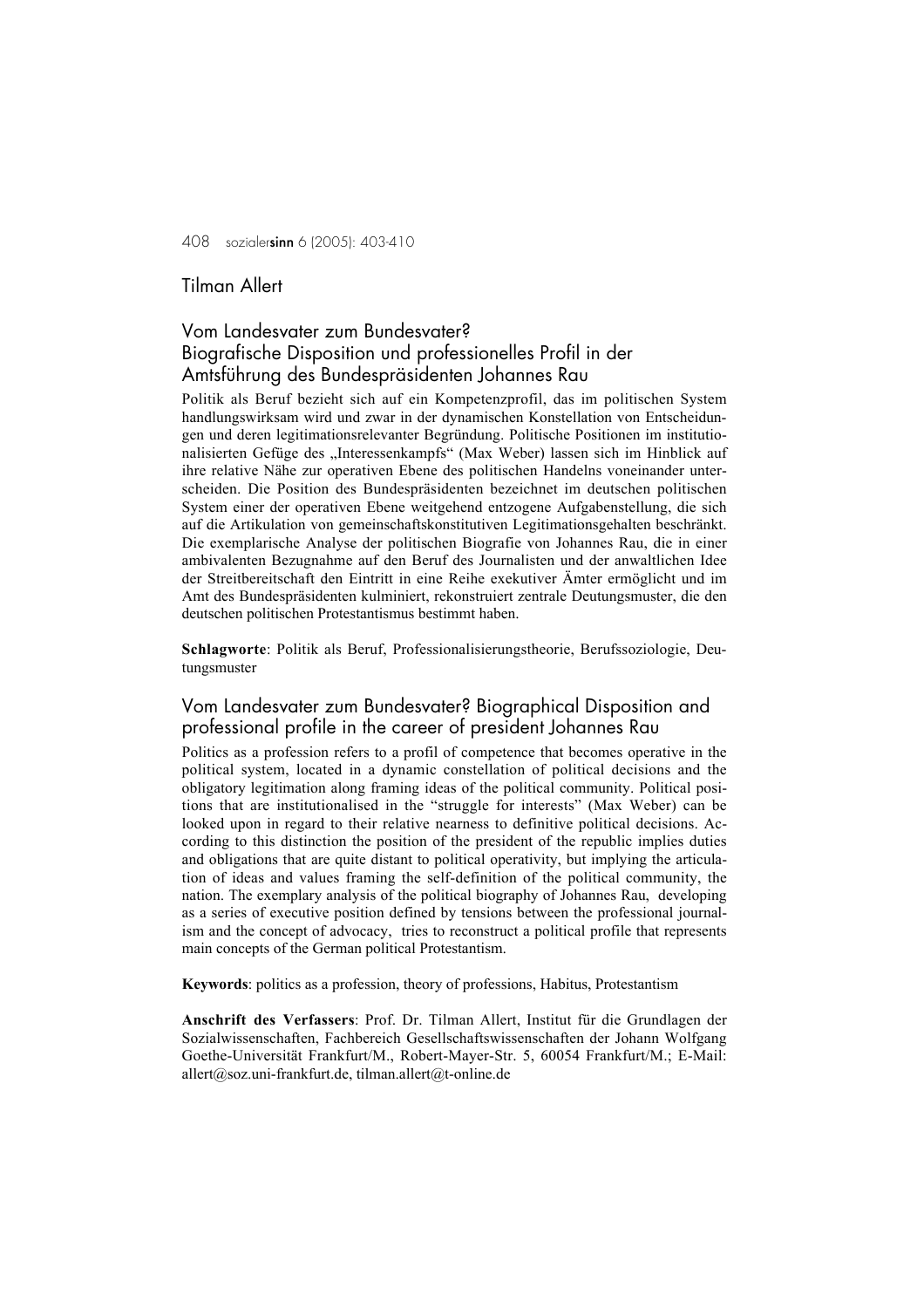Abstracts 409

# Rainer Paris

### Raten und Beratschlagen

Der Aufsatz untersucht die Interaktions- und Beziehungsdynamik des Ratschlags. Dies geschieht in fünf Schritten: Der erste Teil bestimmt den "reinen Typus" des Ratschlags in sechs zentralen Merkmalen (persönliche Adressiertheit, Asymmetrie, Problembezug, Aufrichtigkeit/Uneigennützigkeit, Verantwortungstransfer, Empathie/Flexibilisierung der Perspektiven) und grenzt ihn von benachbarten Handlungsmustern ab. Diese Vergleichsanalyse wird im zweiten Abschnitt durch die Diskussion verschiedener Varianten und Modulationen in diversen Macht- und Beziehungskonstellationen weitergeführt und ergänzt. Der dritte Teil behandelt die möglichen Aufnahmemotive und Reaktionspfade des Empfängers. Sodann wird im vierten Teil die Strukturanalyse des Ratschlags ansatzweise für die Untersuchung typischer Problemlagen in einigen Feldern professioneller Beratung (Schuldnerberatung, Organisationsberatung, Politikberatung) ausgewertet und fruchtbar gemacht. Abschließend wird der Gedankengang durch eine kontrastive analytische Skizze der Praxis des Beratschlagens als gleichsam konsensuelle Alternative zum Ratschlag noch einmal gebündelt und abgerundet.

Schlagworte: Ratschlag, Beratung, Perspektive, Empathie, Macht, Einfluß, Mikropolitik

### Giving advice and talking about advice

This article deals with the dynamics of interaction and relation of the advice. This happens in five steps: The first part determines the "pure type" of the advice in six central characteristics (being personally addressed, asymmetry, problem purchase, sincerity/unselfishness, responsibility transfer, empathy/flexibility of the perspectives), and distinguishes it from neighbouring action patterns. During the second part, this comparative analysis is resumed and supplemented by the discussion of different variants and modulations in certain constellations of power and relationships. The third part concentrates on the possible absorption motives and reaction paths of the receiver. Finally in the fourth part, the structural analysis of the advice is basically evaluated and made gainful for the investigation of typical problems in certain fields of professional consultation (like debtor consultation, organizational and political counselling). In the last part, the thought process is again bundled and rounded off by a comparative analytic sketch of the practice of talking about possible advice as it were as a consensus orientated alternative to the advice.

Keywords: advice, consultation, perspective, empathy, power, influence, micro politics

Anschrift des Verfassers: Prof. Dr. Rainer Paris, Hochschule Magdeburg-Stendal (FH), Fachbereich Sozial- und Gesundheitswesen, Breitscheidstr. 2, 39114 Magdeburg; Rainer.Paris@sgw.hs-magdeburg.de